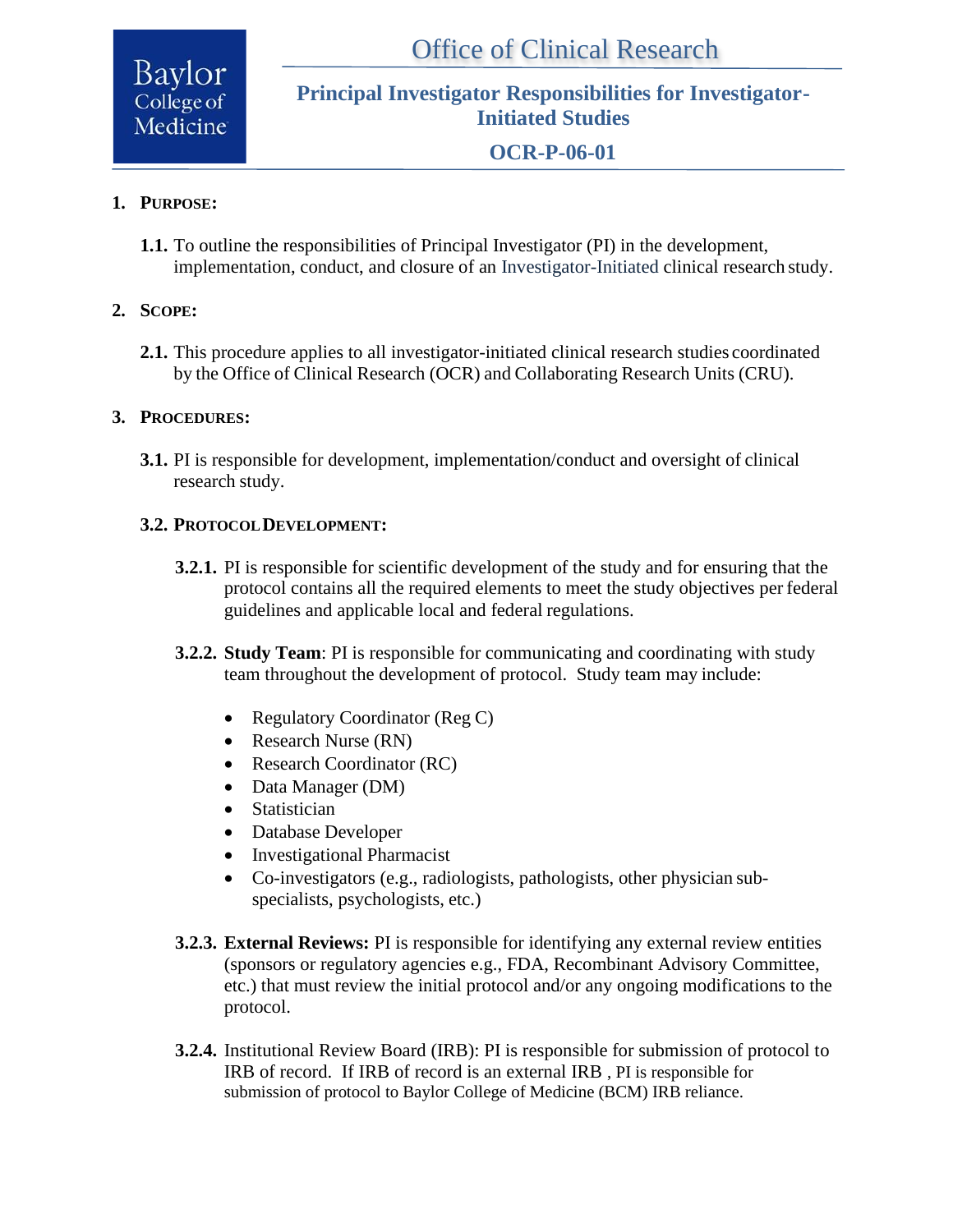- **3.2.5. Other Institutional Reviews:** PI is responsible for the submission of protocol application for administrative approval from affiliate sites, and applicable institutional committees (e.g., biosafety, laser, internal scientific review, etc.).
- **3.2.6. Clinical Trial Agreement (CTA):** For multi-site trial, PI is responsible for ensuring that appropriate CTA is in place.
- **3.2.7. Budget:** PI is responsible for approval of final budget. Budget may accompany grant or other funding opportunity submissions. For multi-site trials PI is responsible for approval of final budgets incorporated into CTAs.
- **3.2.8. Qualifying Clinical Trials (QCT):** PI is responsible for understanding and complying with rules for billing third party payers for services rendered in the clinical research context. This includes ensuring that services for study subjects enrolled in clinical research studies are billed in accordance with the Medicare coverage analysis determination and that appropriate documentation exists in the medical record.
- **3.2.9. ClinicalTrials.gov:** PI is responsible for registration, initial submission, maintenance of study and result submission at ClinicalTrials.gov, as applicable.

# **3.3. TRAINING ANDCREDENTIALS**

- **3.3.1.** PI is responsible for providing current documentation of his/her credentials as well as those of co-investigators and study staff.
- **3.3.2.** Required credentials include:
	- Curriculum vitae (signed and dated within previous 2 years)
	- Current professional license (e.g., medical, nursing)
	- Human Subject Protection (HSP) training documentation
	- Health Information Privacy and Security (HIPs) training documentation
	- Good Clinical Practice (GCP) training documentation (for FDA regulated/NIH funded studies unless required by sponsor)
	- Research Conflict of Interest (RCOI) training documentation
	- Documentation of other training required by affiliate sites
- **3.3.3.** PI is responsible for ensuring that co-investigators and study staff are knowledgeable about the protocol and their duties and for providing additional training when applicable.

# **3.4. PROTOCOL IMPLEMENTATION AND STUDY CONDUCTOVERSIGHT:**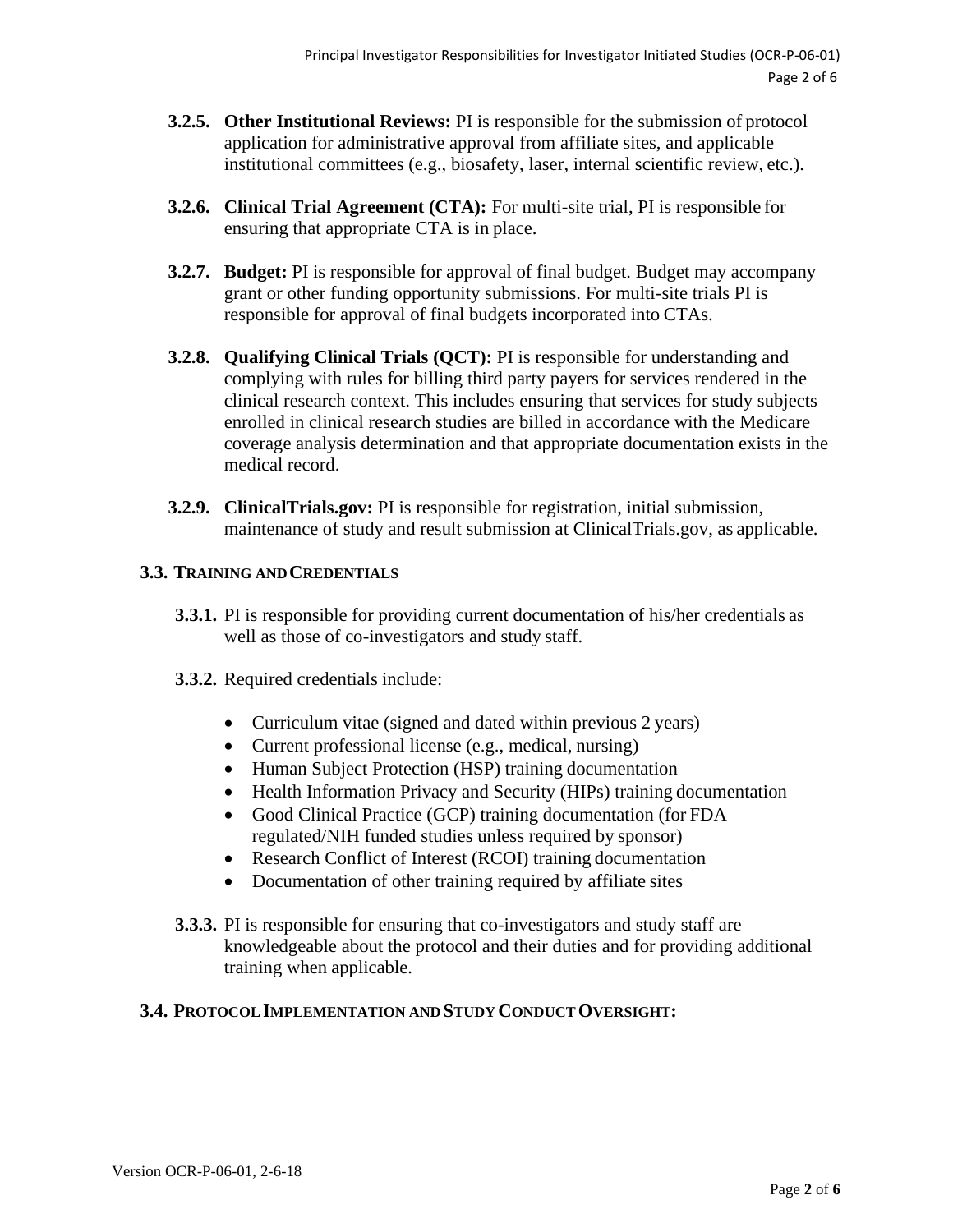- **3.4.1. Study Tools:** PI is responsible for working with RN/RC/DM, study statistician and database developer to ensure the availability of appropriate study tools for protocol implementation, including study initiation tools, eligibility checklists, manual of operations, data collection forms (eCRFs), pre-printed orders, etc., prior to enrollment of the first subject.
- **3.4.2. Study Conduct Oversight:** PI is responsible for real time monitoring of study conduct:
	- **3.4.2.1.Accrual:** PI is responsible for monitoring accrual to the study to ensure accrual is occurring at the anticipated rate as well as to ensure appropriate interim analyses or closure occur at appropriate times based on the trial design.
	- **3.4.2.2.Informed Consent:** PI is responsible for ensuring study subject informed consent prior to initiation of any research-related procedures.
	- **3.4.2.3.Eligibility:** PI or designated co-investigator is responsible for confirming eligibility of each subject through review of eligibility checklist and source documentation.
	- **3.4.2.4.Protocol Compliance:** PI is responsible for reviewing each case record to determine compliance with the protocol including:
		- **3.4.2.4.1.**Appropriate administration of study treatment (investigational product and other treatment or supportive care required by the protocol).
		- **3.4.2.4.2.**Performance of protocol-specified clinical, laboratory, and radiographic assessments.
		- **3.4.2.4.3.**Submission of samples for research (e.g. pharmacokinetic samples, histopathology samples, correlative biology or imaging studies).
		- **3.4.2.4.4.**Assessment and interpretation of reports of response, study endpoints or determination of Off Study criteria.
	- **3.4.2.5.Study Data Capture:** PI is responsible for documentation of his/her timely review of case report forms (CRFs) for each subject. The task of completing CRFs may be delegated to RN, RC and/or DM but PI maintains overall responsibility for quality, content and timeliness of study data capture.
	- **3.4.2.6.Adverse Events:** PI or designated co-investigator is responsible for timely assessment of adverse events and Unanticipated Problems (UP). PI is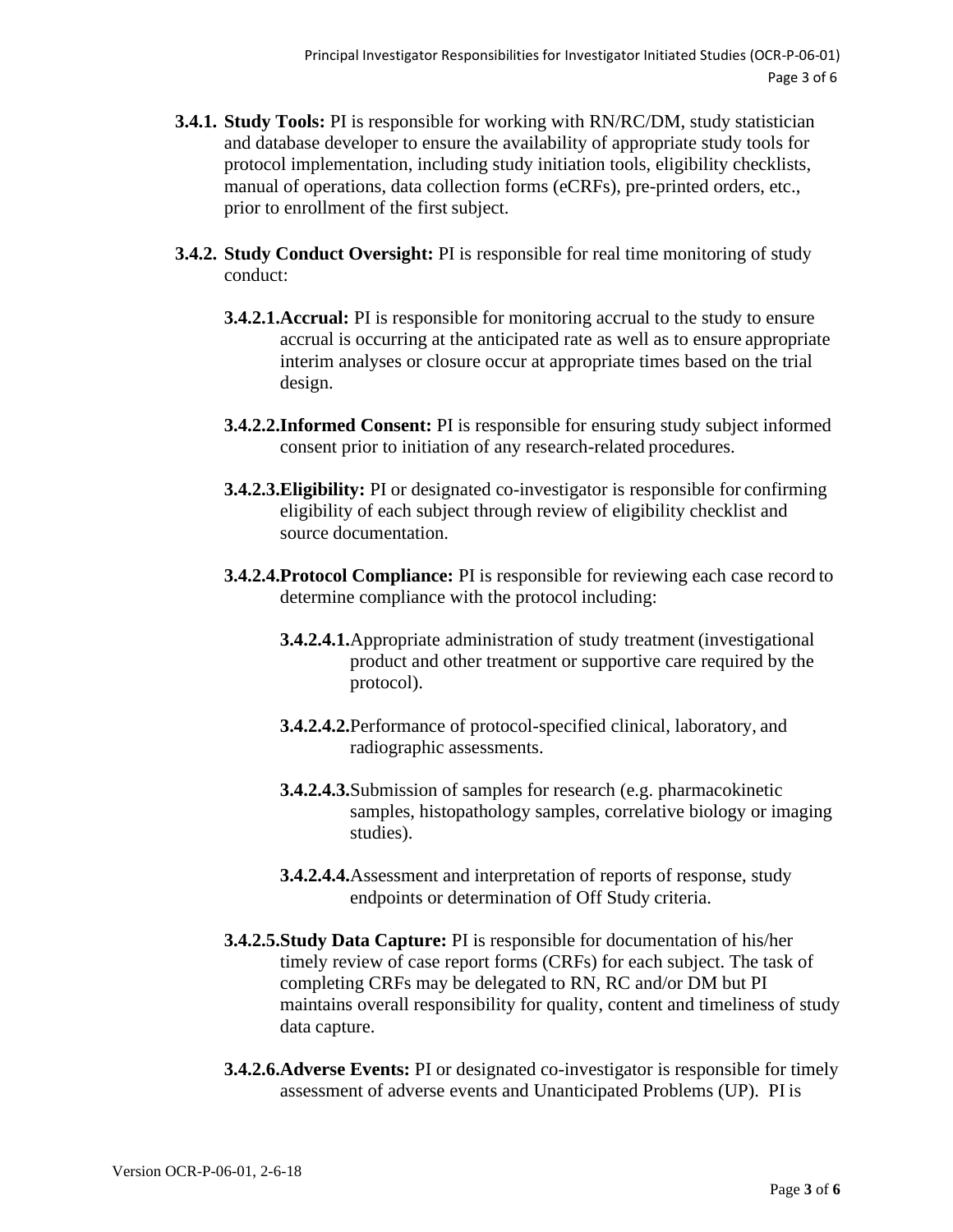responsible for confirming documentation and submission of requisite reports at local (e.g., IRB, DSMC) and national level (e.g., FDA).

- **3.4.2.6.1.**PI and designated co-investigator reviews study correspondence (paper or e-mail), weekly reports, flow charts, Serious Adverse Event (SAE) and UP reports on a regular basis. PI and designated co-investigator must sign-off or document that review has occurred.
- **3.4.2.6.2.**PI or designated co-investigator is responsible for assessing whether AEs represent dose limiting toxicities (DLTs) or dose modifying toxicities and making determination about further study dose modifications/subject accrual, if applicable.
- **3.4.2.6.3.**PI or designated co-investigator is responsible for obtaining additional information for adverse events from the treating physician, as necessary.
- **3.4.2.6.4.**PI is responsible for determining whether an AE warrants modification to the protocol or consent form.
- **3.4.2.6.5.**PI is responsible for determining whether an AE warrants suspension of further study accrual and notify all members of the study team immediately if a study is suspended for safety concerns.
- **3.4.2.7.Protocol Endpoints:** PI is responsible for timely evaluation of protocol endpoints that impact study design and patient accrual, e.g., response assessments.
- **3.4.2.8.Data Safety Monitoring:** PI is responsible for ensuring that any applicable Data Safety Monitoring Board (DSMB) or Data Safety Committee (DSC) is convened at the intervals specified in the Data Safety Monitoring plan outlined in the IRB approved protocol.
- **3.4.3. Records:** PI is responsible for ensuring retention/storage of the study records per local and federal regulations and per departmental and institutional policies.
- **3.4.4. Coverage:** PI is responsible for ensuring that there is appropriate coverage for PI responsibilities in the event of a planned or unplanned absence.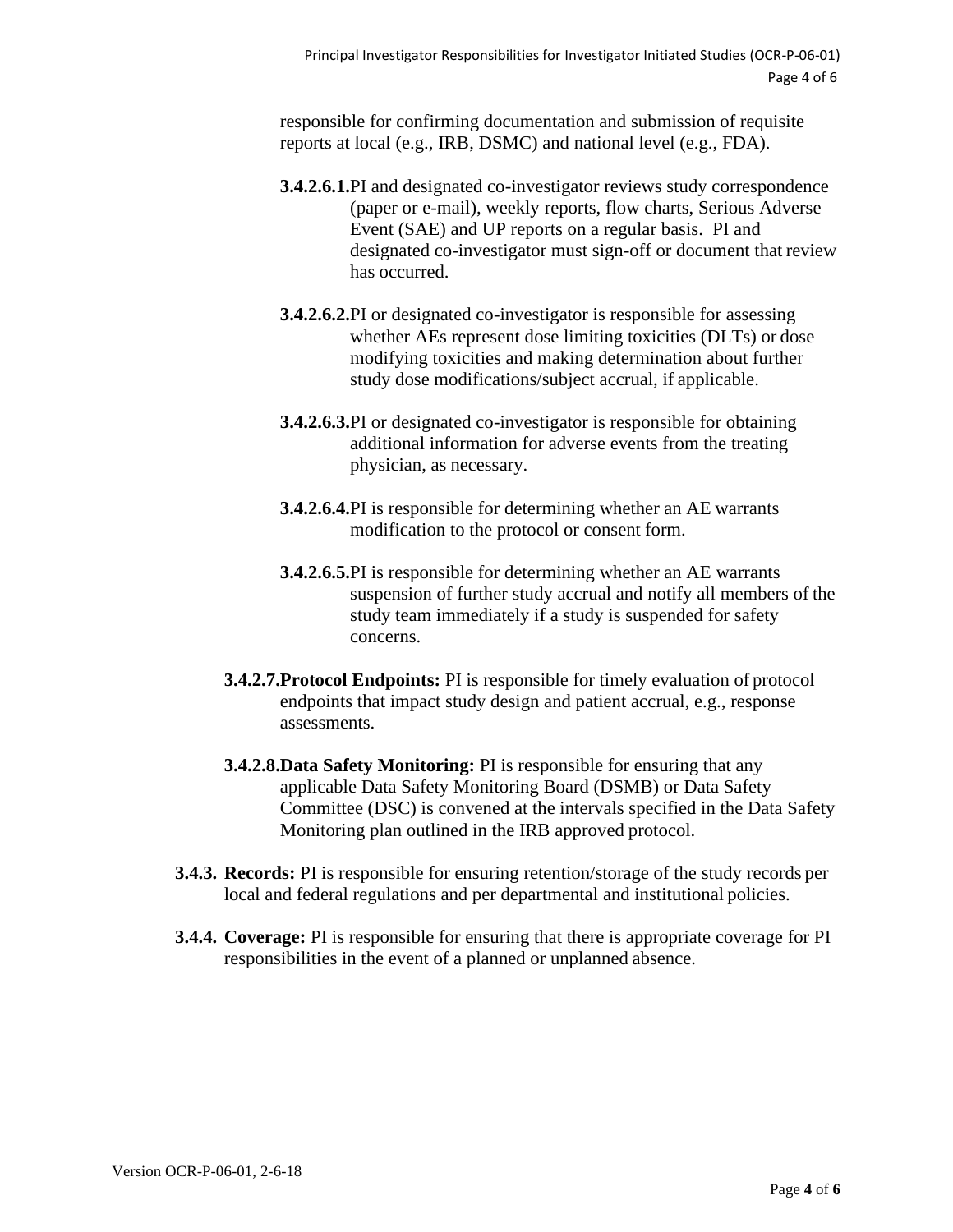# **3.5. PROTOCOLAMENDMENTS:**

- **3.5.1.** PI is responsible for initiating any necessary changes in protocol or informed consent document during study conduct including:
	- Making amendment to protocol and consent form
	- Informing the IND holder, if applicable
	- Developing a plan for subject's notification and re-consenting, if applicable
	- Submitting amendment to IRB of record, BCM IRB reliance, affiliate institutions and appropriate regulatory agencies
- **3.5.2.** PI is responsible for reviewing amendment content with OCR CRM to determine if an amendment to the budget is required and notify financial analyst as applicable.
- **3.5.3.** PI is responsible for reviewing amendment content with OCR CRM, RN/RC to determine if any changes in study processes or operational documents are required.

#### **3.6. STUDYREPORTING:**

- **3.6.1. Annual Reports:** PI is responsible for submitting annual reports to IRB ofrecord, BCM IRB reliance and other regulatory and oversight agencies as appropriate.
- **3.6.2.** PI is responsible for submitting closure/final reports to IRB of record and other regulatory bodies as appropriate and for closing the study account.

# **3.7. QUALITYASSURANCE:**

**3.7.1.** PI is responsible for facilitating Quality Assurance (QA) review per OCR QA Program including access to study files by OCR QA analyst, resolution of QA findings and development of corrective action plan and preventive measures when applicable.

#### **4. MATERIALS ANDREFERENCES:**

- **4.1.** Collaborative Institutional Training Initiative (CITI) website: <https://about.citiprogram.org/en/homepage/>
- **4.2.** ICH Harmonized Tripartite Guideline For Good Clinical Practice (ICH GCP): [http://www.ich.org/fileadmin/Public\\_Web\\_Site/ICH\\_Products/Guidelines/Efficacy/E6/E](http://www.ich.org/fileadmin/Public_Web_Site/ICH_Products/Guidelines/Efficacy/E6/E6_R2__Step_4_2016_1109.pdf)  [6\\_R2 Step\\_4\\_2016\\_1109.pdf](http://www.ich.org/fileadmin/Public_Web_Site/ICH_Products/Guidelines/Efficacy/E6/E6_R2__Step_4_2016_1109.pdf)